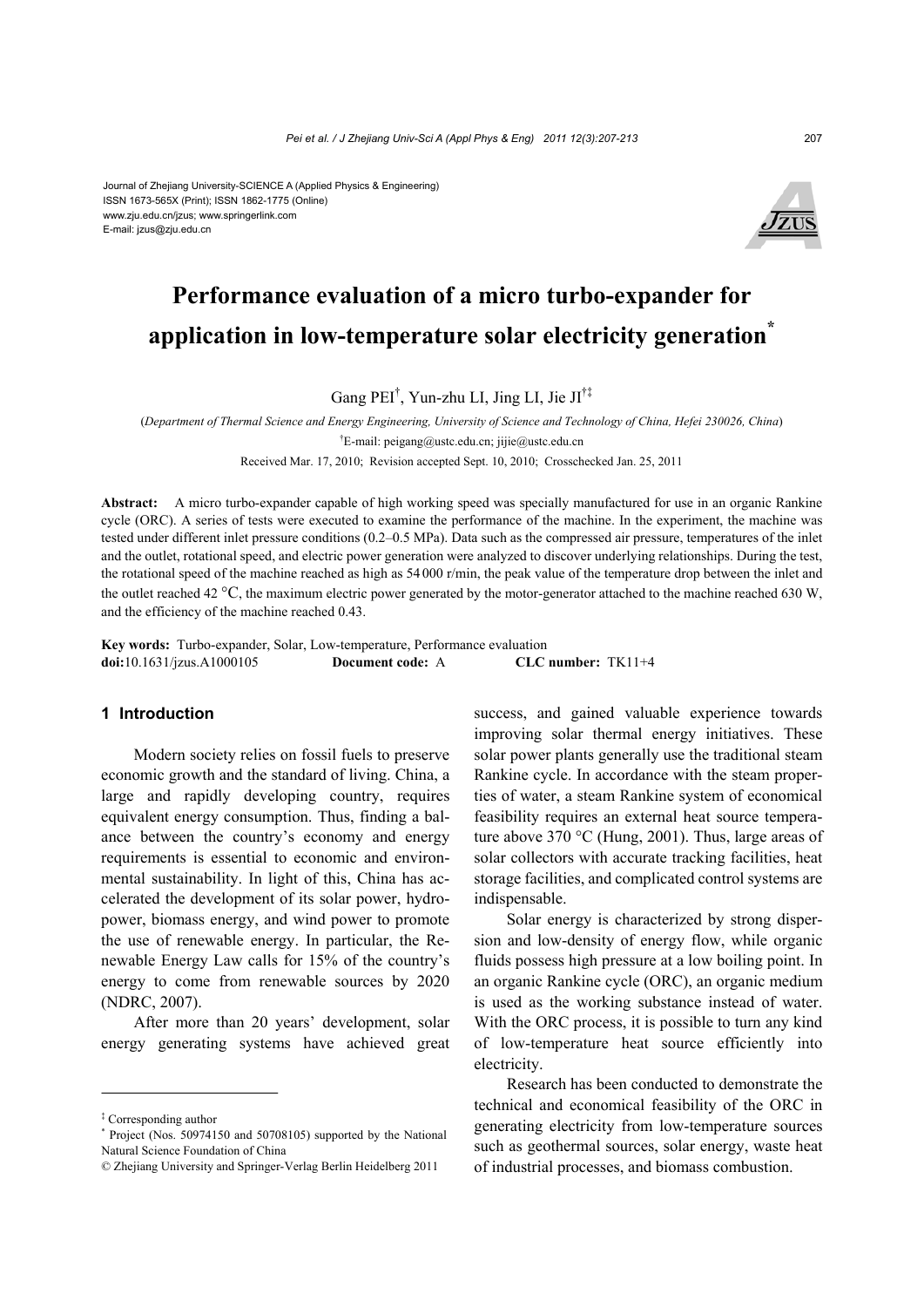Tchanche *et al.* (2009) discussed the influence of organic fluids (such as R134a, R245fa, and R600) on the ORC. Mago and Chamra (2008) analyzed the ORC system through a novel approach called exergytopological method.

Usually, heat at relatively low temperatures is rejected as waste in industrial processes, which can be used as a heat source. For example, Engin and Ari (2005) showed that 40% of the heat used in the cement industry was discharged as waste flue gases, whose temperature varies between 215 and 315 °C. There is great market potential for the ORC technology in this field. Chacartegui *et al.* (2009) described a project that aimed at capturing waste heat from a commercial gas turbine to generate electricity by the ORC.

The range of the temperatures of geothermal heat sources is large. The lowest temperature for the ORC heat recovery is approximately 100  $\degree$ C, while other ORC geothermal power plants work at a temperature reaching over 200 °C. Higher temperature (>150 °C) geothermal heat sources make combining heat and power generation possible. The condensing temperature is adjusted to a higher temperature (e.g.,  $60^{\circ}$ C), allowing cooling water to be used for heating. The global energy efficiency is therefore increased, at the cost of the electrical efficiency. Dipippo (2004) introduced two pilot binary geothermal power plants built in Japan. These plants use R114 and isobutane as the working fluids respectively, and both had a rated power of 1000 kW in 1978. Saleh *et al.* (2007) discussed two geothermal power plants in Altheim, Austria, and Neustadt-Glewe, Germany. Both of the plants use n-perfluoropentane as a working fluid. Franco and Villani (2009) investigated the exploitation of geothermal energy by ORC, and provided optimized schemes.

Biomass is now a major resource in the renewable energy field. It is abundant in agricultural and industrial processes, and is friendly to the environment. Drescher and Bruggemann (2007) studied the ORC applied to biomass power. Dong *et al.* (2009) focused on an application that combined the ORC with a biomass-fuelled combined heat and power (CHP) system.

Combining solar thermal collectors with the ORC system, electricity from relatively lowtemperature solar thermal sources can be efficiently generated. In turn, the ORC system has both lower collector temperature and higher collecting efficiency (reduced ambient losses), allowing for the possibility of reducing the size of the solar field. In 2005, a 250 kW prototype ORC plant was built by GMK, Germany. The plant aims at simulating a solar system, and uses a natural gas boiler as a heat source. The electrical efficiency of the plant was about 15 % (Quoilin and Lemort, 2009).

Fig. 1 shows a typical solar-ORC electrical process. First, the heat transfer fluid (HTF) is heated in the solar fields, where the solar energy is concentrated. The high-temperature HTF is then pumped into a heat exchanger, where the organic working fluid is vaporized at a high pressure. The organic vapor runs the turbine, transforming the internal energy into the mechanical energy. The vaporized working liquid from the turbine is processed by the condenser, and recondensed into the liquid form. Finally, the liquid is pumped to a reservoir tank before ultimately re-entering the heat exchanger, where the system cycle begins again.



**Fig. 1 Solar-organic Rankine cycle system sketch** 

Kane *et al.* (2003) introduced a concept of a mini-hybrid solar power plant integrating solar concentrators, two superposed ORCs, and a bio-diesel engine to meet the pumping, cooling, and electricity needs of remote settlements. In Arizona in 2006, a 1 MW concentrated solar power (CSP) plant working with ORC was established. This system uses *n*-pentane as the working fluid, and Ormat Technologies Inc. provided the ORC module. The solar to electricity efficiency is 12.1 % on the design point (Canada *et al.*, 2004).

The solar-ORC electric system has the following advantages.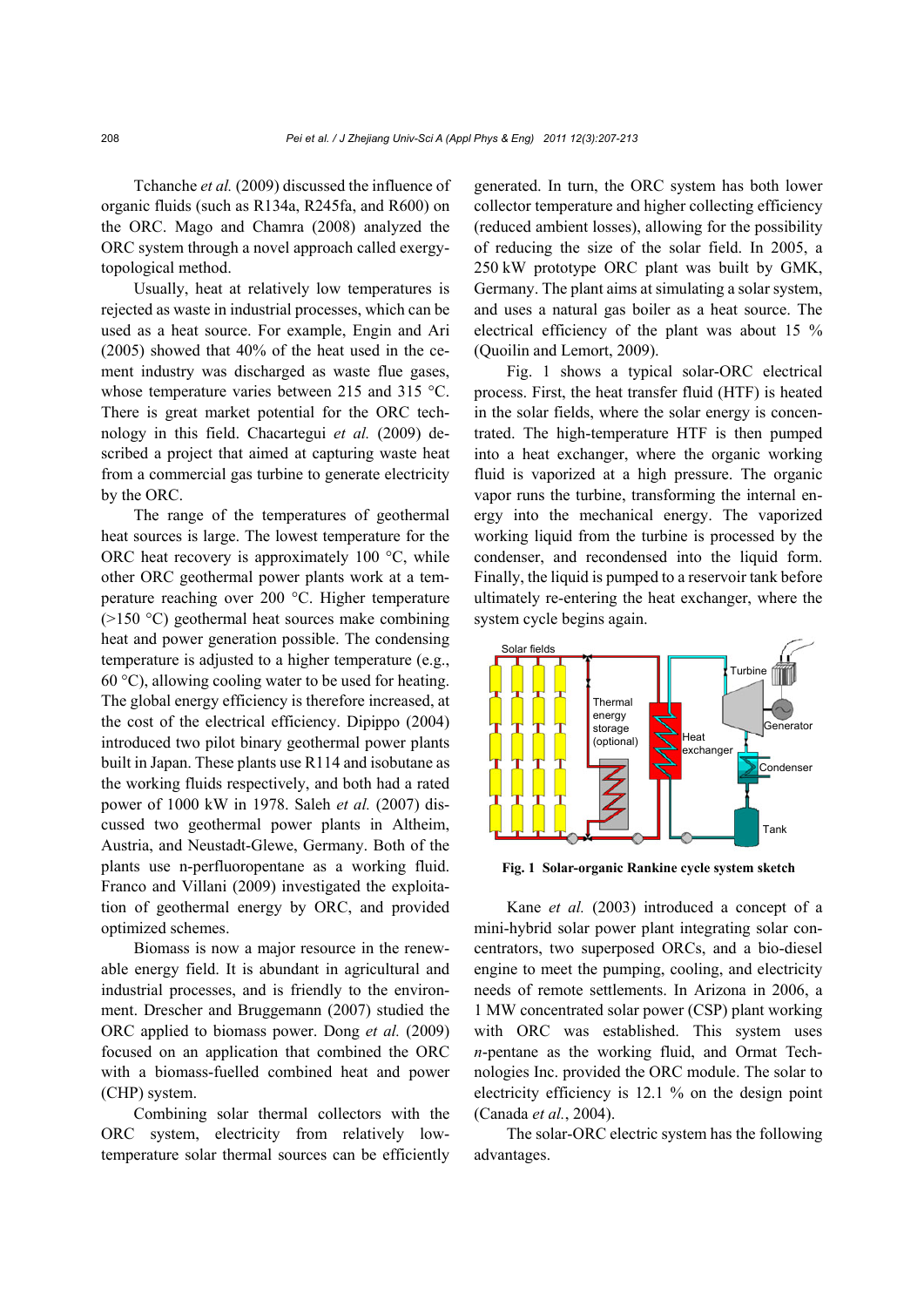1. The system has minimal requirements in terms of heat source temperature (80–200 °C), collector devices, and solar tracking equipment. This means low construction costs and ease in large-scale utilization.

2. The system requires smaller solar field areas, allowing it to be integrated into buildings (and other structures) to serve as heating and cooling mechanisms. Forming a system that integrates the solar-ORC electricity system with the heating and cooling system of the building, thus increasing its utilization, is possible.

## **2 Test platform**

The expanders are the key parts of the ORC systems. The selection of the expander machine strongly depends on the operating conditions and the size of the system. Two main types of expanders can be distinguished, the turbo and the positive displacement types.

Similar to refrigeration applications, positive displacement expanders such as scroll expanders are more appropriate to small-scale ORC units, because they are characterized by lower flow rate, higher pressure ratios, and much lower rotational speeds than turbo-machines (Persson, 1990). Currently, most of the positive displacement expanders employed in ORC units are obtained by modifying existing corresponding compressors. Yanagisawa *et al.* (2001) converted an oil-free scroll air compressor to an oil-free scroll type air expander, and performance of the machine was investigated theoretically and experimentally. Zanelli and Favrat (1994) described a scroll expander generator modified from a standard hermetic compressor, and employed the machine as the engine in an ORC system.

Turbo-expanders are mainly designed for large-scale applications, and show a high degree of technical maturity. There are now mature products available on market; e.g., the company Infinity Turbine provides radial turbo-expanders in the ORC solution.

A micro radial-axial turbo-expander is used in this experiment. For this kind of expander, the blades within the chamber are located radially, pointing to the radial direction near the nozzle entrance and gradually turning to the axial direction. This design guarantees the expander shaft rotation and smooth movement of the vapor in the chamber. The radialaxial turbo-expander has many advantages, such as compact structure for easy manufacture, simplex-type lightweight construction, high efficiency, and a single-stage expansion rate that indicates a big enthalpy drop, amongst others. For these reasons, the radial-axial turbo-expander is widely used in places with small flow and low power. For example, the expander's cooling effect is commonly used in the air-conditioning systems of airplanes and in common cooling of cryogenic devices on the ground. It can also provide power sources for the supercharging of internal combustion engines and auxiliary equipment on ships and aircraft.

Fig. 2 shows the turbo-expander used in the experiment, of which the outline dimensions are 252.6 mm×138 mm×237 mm, the inlet diameter is 22 mm, and the outlet diameter is 32 mm.



**Fig. 2 Turbo-expander used in the experiment** 

High-pressure gas expands and accelerates after being injected into the expander. This will move the radial bladed impeller, causing the vapor temperature to drop. Consequently, the internal energy of the hot vapor is transformed into the mechanical energy, and finally—if a generator is assembled—into electricity. The rotational speed of the expander in the experiment can reach 60000 r/min. A reduction gear between the expander and the generator is also necessary to ensure the generator to run at 3000 r/min.

The decision to use compressed air to simulate organic fluids in our experiment is based on the following considerations.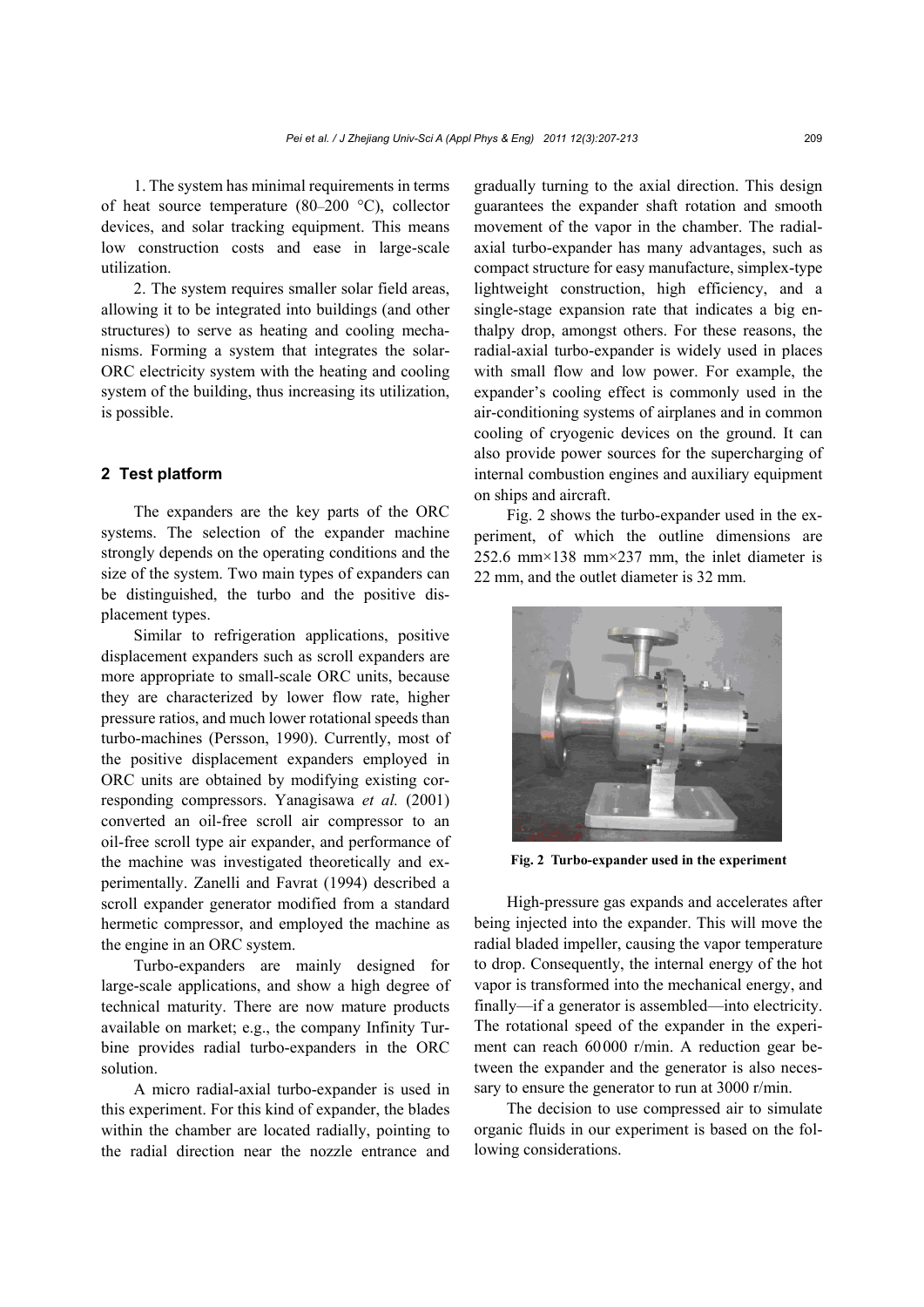1. Compressed air will maintain its gaseous state without phase transition. Since liquid droplets will significantly disrupt the turbo-expander blades when the spinning speed is very high, compressed air, which can be approximately recognized as ideal gas, will protect the turbo-expander in the test.

2. Research on the performance of compressed air is also of practical significance. In industrial processes, such as those in cement factories, chemical plants, metallurgical industries, and paper mills, a great amount of residual pressure energy is generated as a by-product. Compressed air will simulate the utilization of these pressure sources that are usually disposed of as waste energy.

Fig. 3 illustrates the main components of the experiment platform. The generator is connected to the turbo-expander via a gearbox, which reduces the rotational speed of the turbo-expander. The axial rotation drives the generator to produce electrical power. The lower inertia of the turbo-expander generator shaft allows it to attain a high rotational speed easily, as fast as 60000 r/min. Consequently, the turbo-expander employs a gearbox to diminish the rotational speed and to match the power generator. The generator (8SC3110VC, Prestolite Electric Beijing Ltd., China) used in this study is a commercial product used in motorbuses. The generated current is consumed by a series of direct current (DC) bulbs (24 V) also used in motorbuses. The quantity of the generated power can be calculated by measuring the electricity voltage and the current. The generator loads can be adjusted by changing the number of bulbs.



Incoming pressure and flow rate in the turboexpander can be regulated manually by a valve set between the compressed air tank and the turboexpander. A flow meter is set before the valve to measure and to record the volume flow rate of the compressed air. In this study, a LWGY-turbine flow meter (Pope Hefei Instrument Co., Ltd., China) was used. The rotational speed of the machine was obtained by measuring the alternating current (AC) frequency of the generator before its rectification.

K-type chromel (chromium-nickel alloy) alumel (aluminum-nickel alloy) thermocouples were used to measure temperatures within the range of −200 to 1370 °C, with an accuracy of  $\pm$ 2.2 °C or 0.75 % of the measurement. Temperatures at the turbo-expander inlet and outlet, and the ambient temperature were measured using this kind of thermocouple. A ceramic pressure transmitter (506, Huba Control Co., Switzerland), ranging from 0 to 4 MPa with an accuracy of  $\pm 1.0$  %, was used to measure the pressure.

All measurement data were recorded and stored on disk via the computer data-acquisition system Agilent Bench Link Data Logger (34970A, Agilent Technologies, US). With the above experimental setup, the corresponding testing procedure is given in the following section. Fig. 4 shows the schematic view of the testing platform, consisting of the turboexpander, gearbox, and generator, fixed on a heavy steel test bed.



**Fig. 4 View of the testing platform**  *P*: pressure; *T*: temperature

After the compressed air is released from the storage tank, a flow meter located between the valve and the machine records the vapor flow rate within the pipe. Air temperature and pressure are monitored at the entrance nozzle of the turbo-expander. When the vapor is discharged to the ambient environment directly, its pressure is shown to be equal to the environmental atmosphere. Therefore, only the temperature measuring point is recorded at the turboexpander exit.

During the experiment, gas pressure at the expander entrance was recorded as 0.2, 0.3, 0.4, and 0.5 MPa. Under each pressure condition, different numbers of bulbs were lit to adjust the electrical load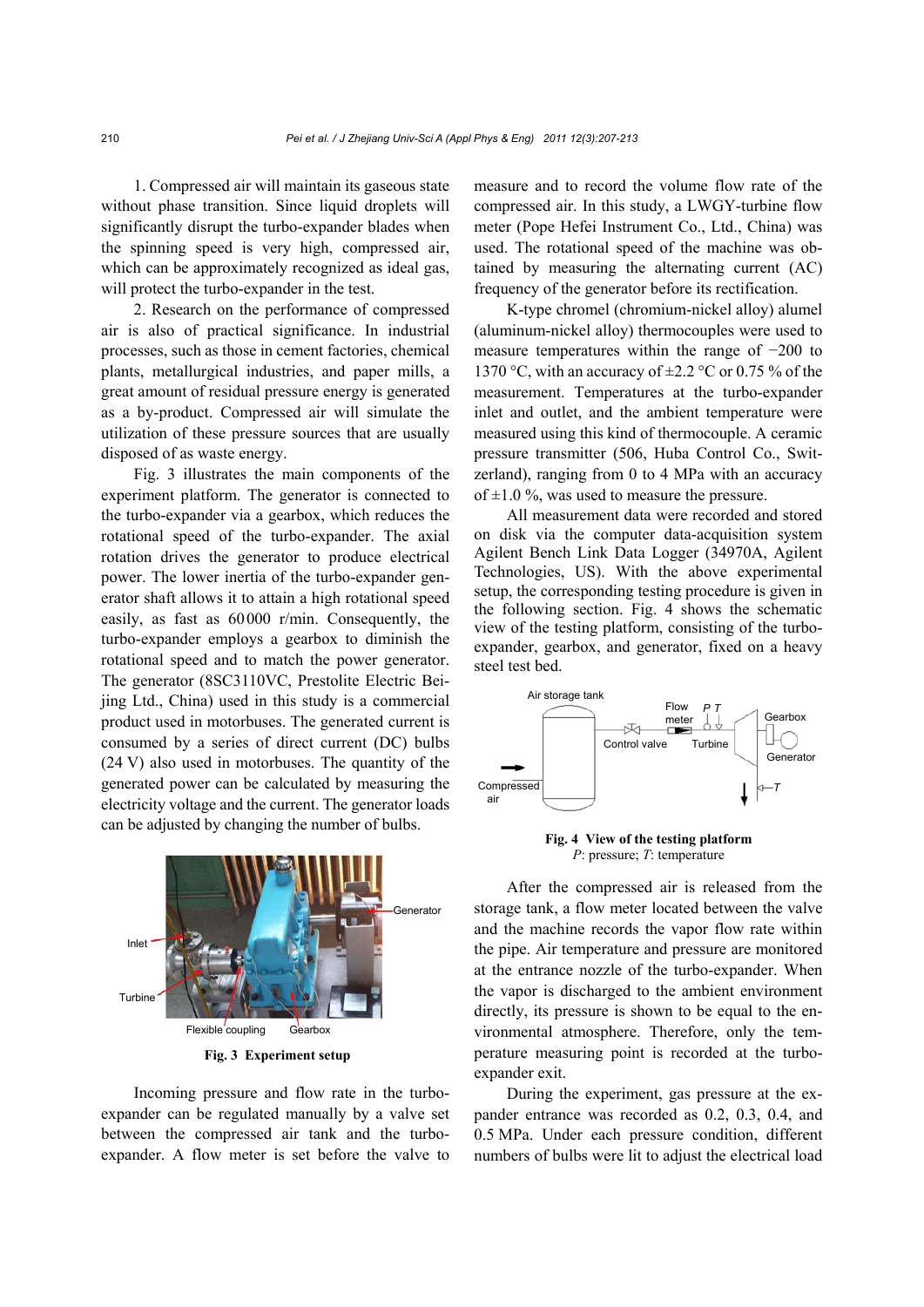of the generator. During these two sets of adjustments (pressure and electrical load), data on the rotor speed, gas input pressure, air flow rate, and temperature of output air were gathered in order to analyze the underlying relations between these parameters.

#### **3 Results and analysis**

In order to characterize the operation of the expander, a series of experimental tests were carried out, and the recorded data were analyzed.

Fig. 5 shows the curves of the inlet pressure and the rotational speed versus time, when the generator load is unchanged by maintaining the number of bulbs. It shows that the changes of the rotational speed lag behind the pressure; that is, the speed rises when the inlet pressure increases. Since the highspeed turbo-expander is the core piece of equipment of the system, its stability is affected by many internal and external factors under high-speed condition, with the inlet pressure being the decisive factor.



**Fig. 5 Inlet pressure and rotational speed versus time** 

Fig. 6 shows the relationships between the expander's flow rate, rotational speed, and the inlet pressure. Obviously, the mass flow rate increased with the increase of the expander's rotational speed. With the inlet pressure fixed at 0.5 MPa, when rotational speed is 27 000 r/min, the mass flow rate is 590 kg/h; when the rotational speed is 52 000 r/min, the flow rate increases to approximately 690 kg/h. The mass flow rate increased while the expander's inlet pressure ascended. When the machine ran at 40000 r/min, the mass flow rates varied, being 246, 532, and 606 kg/h, respectively, with different inlet pressures (0.3, 0.4, and 0.5 MPa).



**Fig. 6 Flow rate versus the rotational speed under various pressures** 

(a) 0.2 MPa; (b) 0.3 MPa; (c) 0.4 MPa; (d) 0.5 MPa

Data shows that the temperature drop between the machine inlet and the outlet increases with shaft speed (Fig. 7). When run at the rotational speed of 53000 r/min, the temperature drop reached 43 °C. This means that in a higher rotational speed condition, the machine increases the energy conversion: more internal energy of the compressed air is converted to the mechanical energy of the shaft. During the test, the ambient temperature was stable and kept at 30 °C.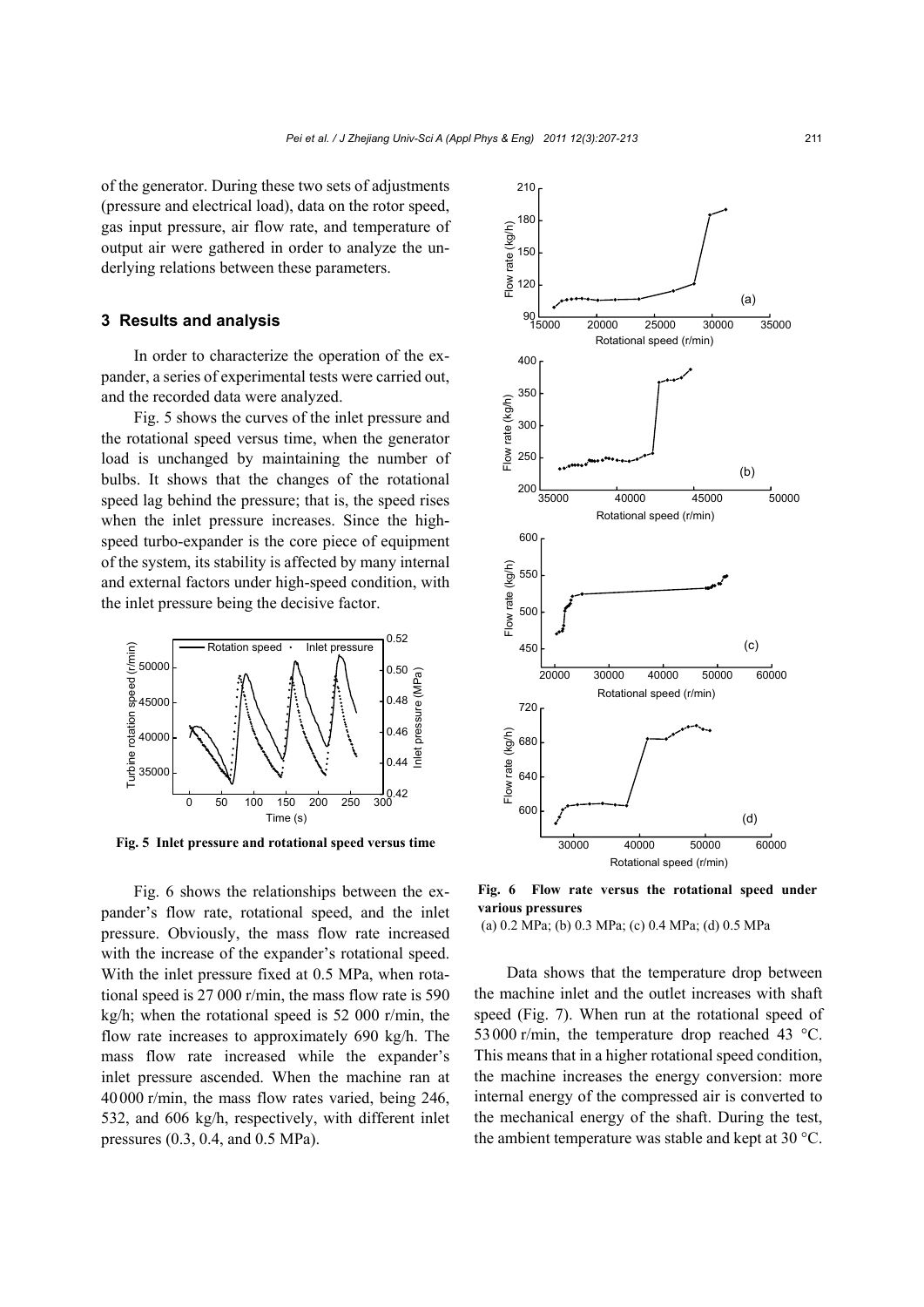

**Fig. 7 Temperature drop versus the rotational speed with the inlet presure of 0.4 MPa** 

While keeping the inlet pressure fixed at 0.5 MPa, adjustments of the shaft speed influence the enthalpy drop and power generation. The relationships among them are shown in Fig. 8.

The rotational speed was adjusted by changing the number of the light bulbs. For simplicity and clarity, the number of the bulbs is not displayed in Fig. 8. The enthalpy drop increased as the speed of the shaft ascended, showing a different tendency from that of the electric power generation. The electric power increased as the rotational speed increased at first, and reached the peak value (around 620 W) at 30000–42000 r/min. From this point on, the electric power decreased despite the increase in the rotational speed. Power generation is affected by many factors, including a series of energy transmissions as well as energy losses that take place in the turbo-expander, reduction gear, and the generator before the electricity is generated. A higher rotational speed brings a larger enthalpy drop, meaning a larger proportion of the internal energy is converted to the mechanical energy. In addition, it produces lower efficiency and a higher energy loss to the reduction gear.



**Fig. 8 Electric power and enthalpy drop versus the rotational speed** 

Keeping the inlet pressure fixed at 0.5 and 0.4 MPa, the rotational speed of the machine changed while modifying the loads. Turbine efficiency *η* is defined in (Qi, 1992) as

$$
\eta = \Delta h / \Delta h_{\rm s},\tag{1}
$$

where  $\Delta h$  is the actual enthalpy drop in the machine, and  $\Delta h_s$  is the isentropic enthalpy drop.

Given the pressure and temperature, the corresponding  $\Delta h$  and  $\Delta h$ <sub>s</sub> can be calculated. The machine efficiency versus the rotational speed is shown in Fig. 9.



**Fig. 9 Efficiency versus the rotational speed** 

Under the design conditions, higher speed means higher efficiency. Keeping the inlet pressure stable at 0.4 MPa, when the rotational speed was 20000 r/min, the efficiency was approximately 0.19. When the rotational speed increased to 53000 r/min, the efficiency increased to approximately 0.42.

Fig. 9 clarifies that the relationship between the speed and the efficiency is linear. When the inlet pressure of the turbo-expander shifted to 0.5 MPa, the dynamic relationship between the rotational speed and the efficiency shows the same trend.

## **4 Conclusions**

The following are the conclusions.

1. The inlet pressure is the decisive factor affecting the rotational speed and the mass flow rate. When the inlet pressure increases, the rotational speed and the mass flow rate increase accordingly.

2. The rotational speed is the decisive factor affecting the temperature drop, enthalpy drop, and efficiency. As the rotational speed increases, the parameters mentioned above rise accordingly*.*